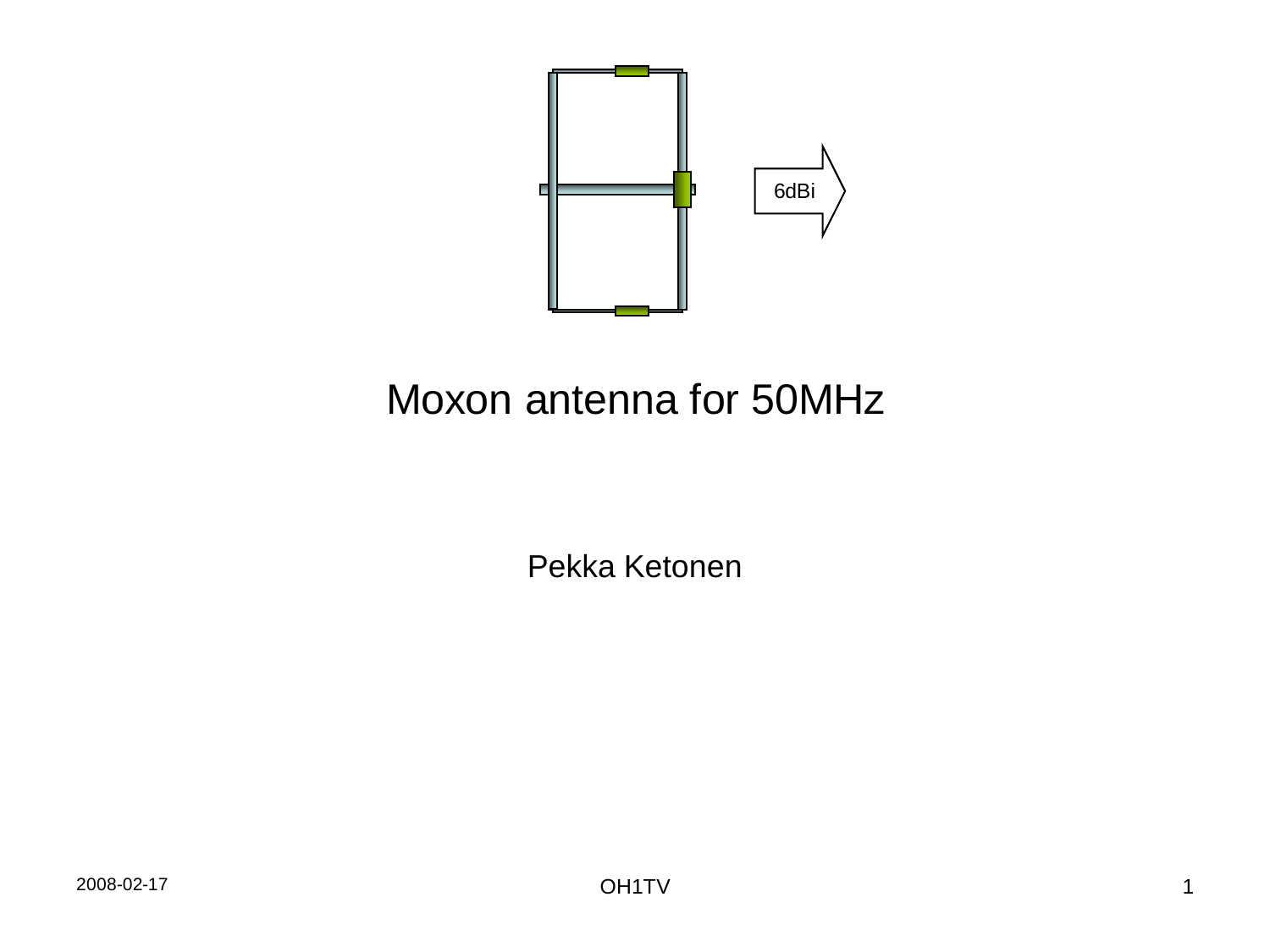#### Moxon antenna 50 MHz **Specifications**

This antenna was designed for a local OT-network where radios are always on. Station distances are 10...100 km.

- Frequency range 50.0 50.5 MHz
- Power gain 5.5 6.1 dBi
- Impedance 50 ohm
- SWR  $< 1.2$
- Front to back  $> 25$  dB
- Dimensions 216cm x 80 cm horizontal plane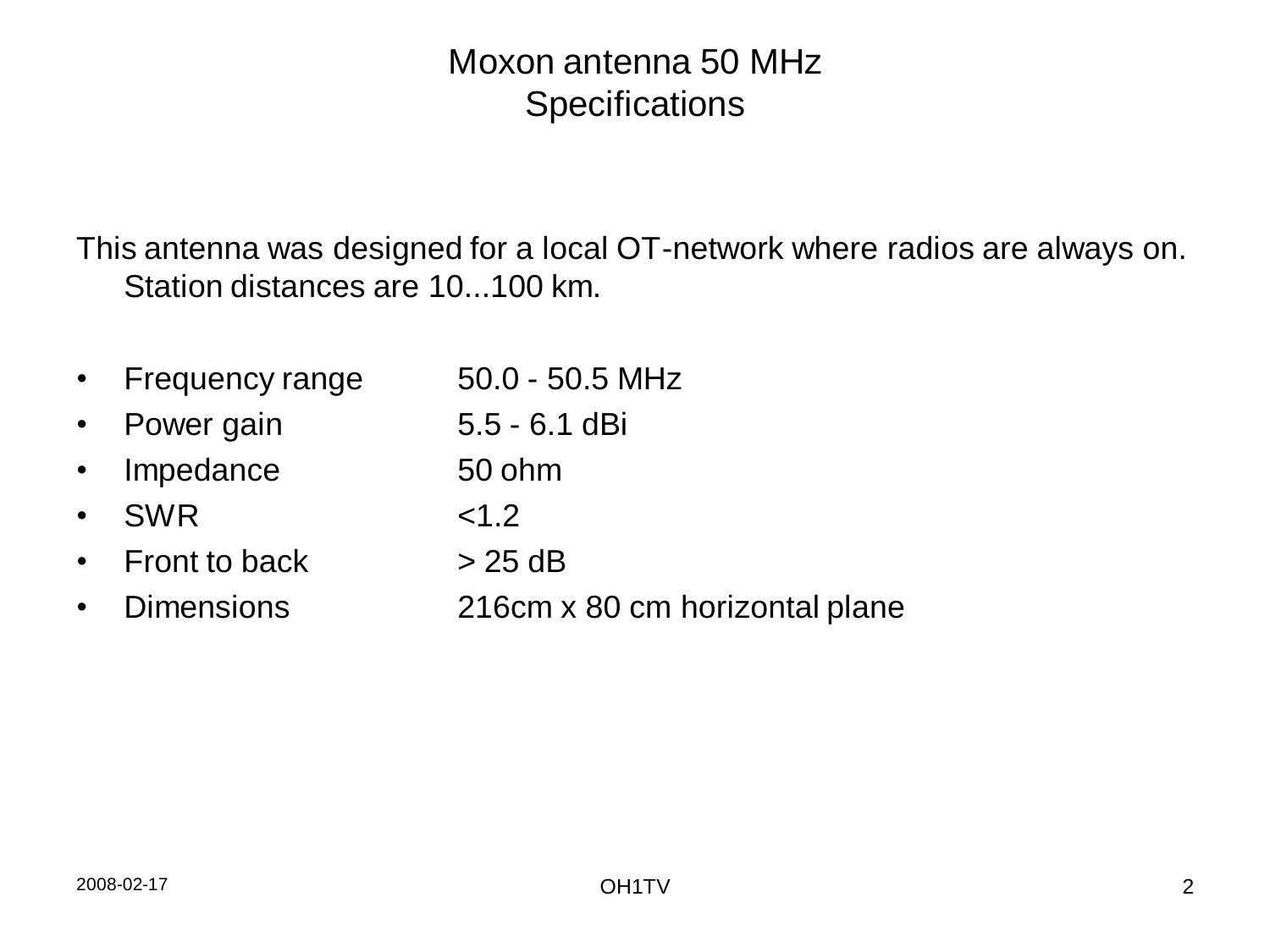## Moxon antenna for 50 MHz

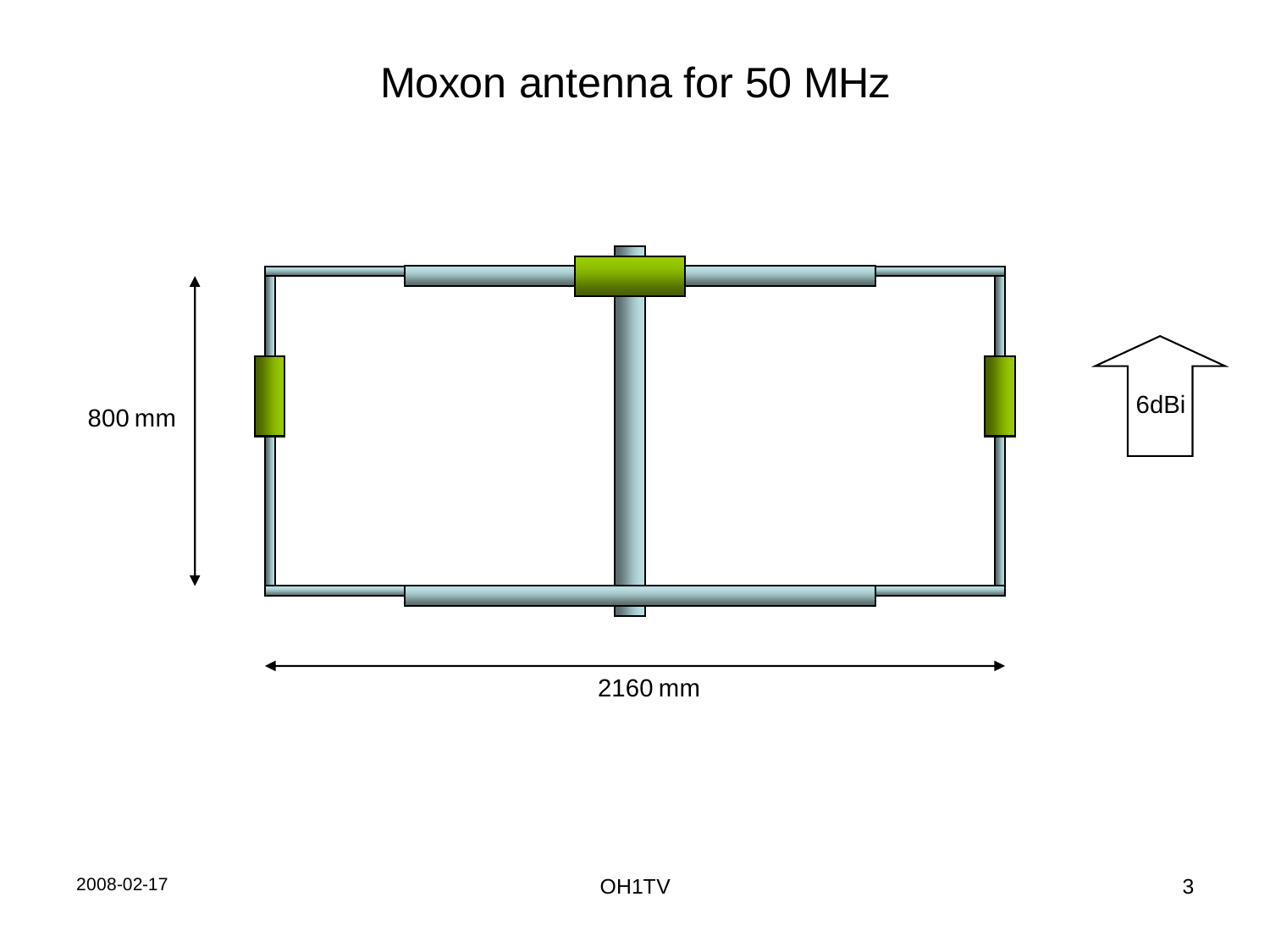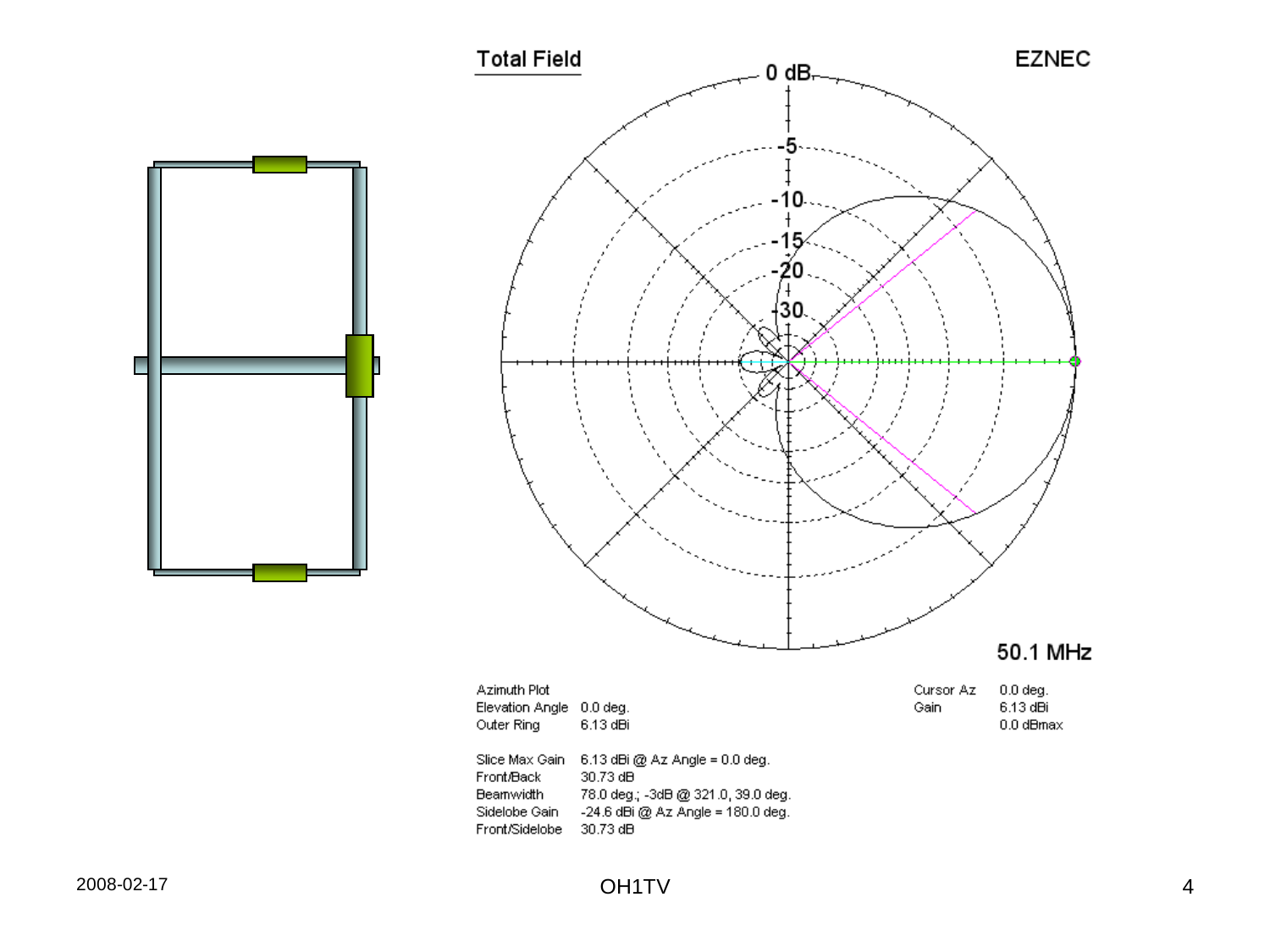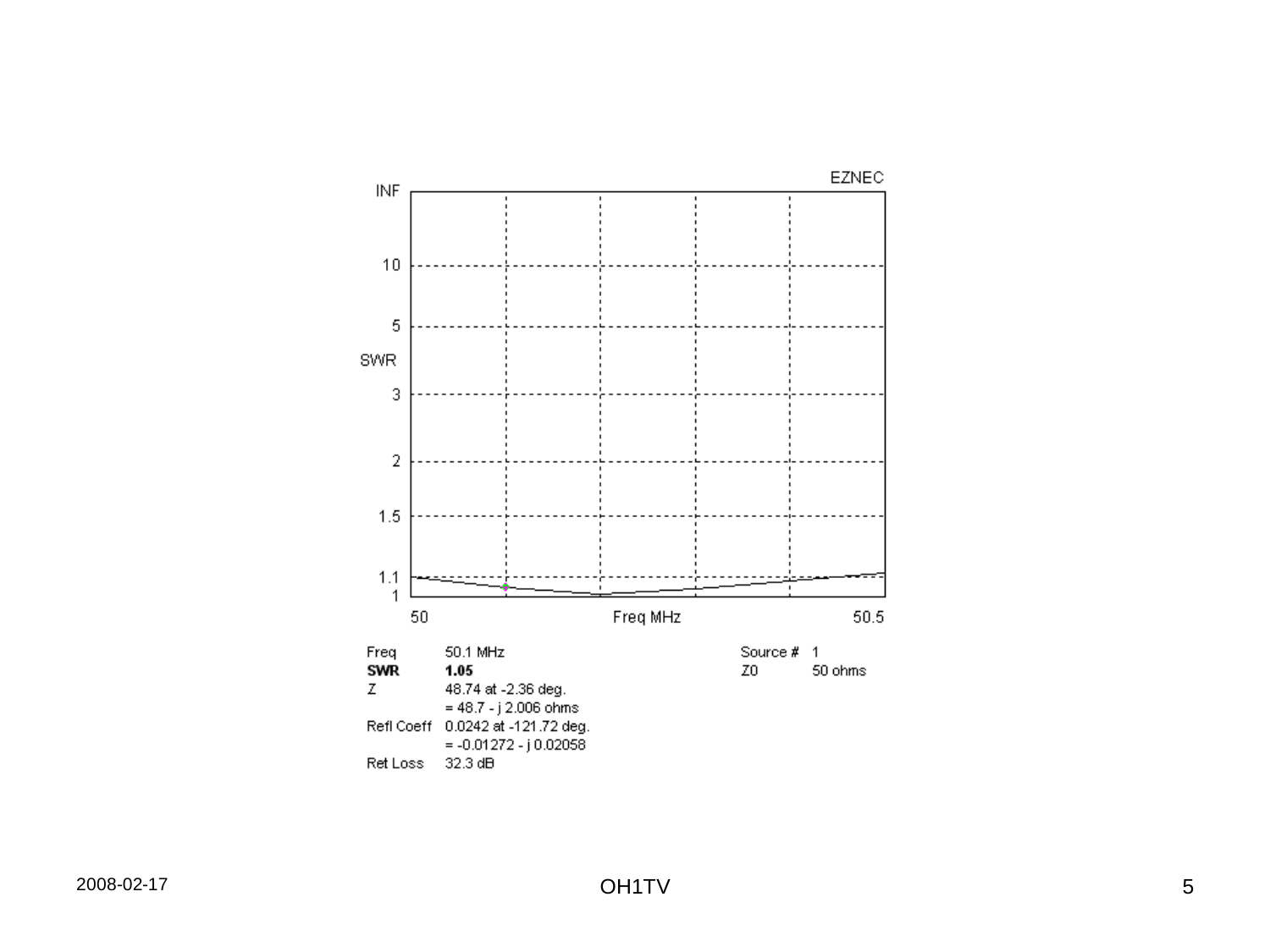#### Parts, element center sections

**Driven element**, center section tube outer diameter 16mm, wall thickness 1.5mm

Glass fiber isolator inner diameter 17mm, outer diameter 20mmm Glued with Araldit (epoxy)



**Reflector element**, center section tube outer diameter 16mm

1500mm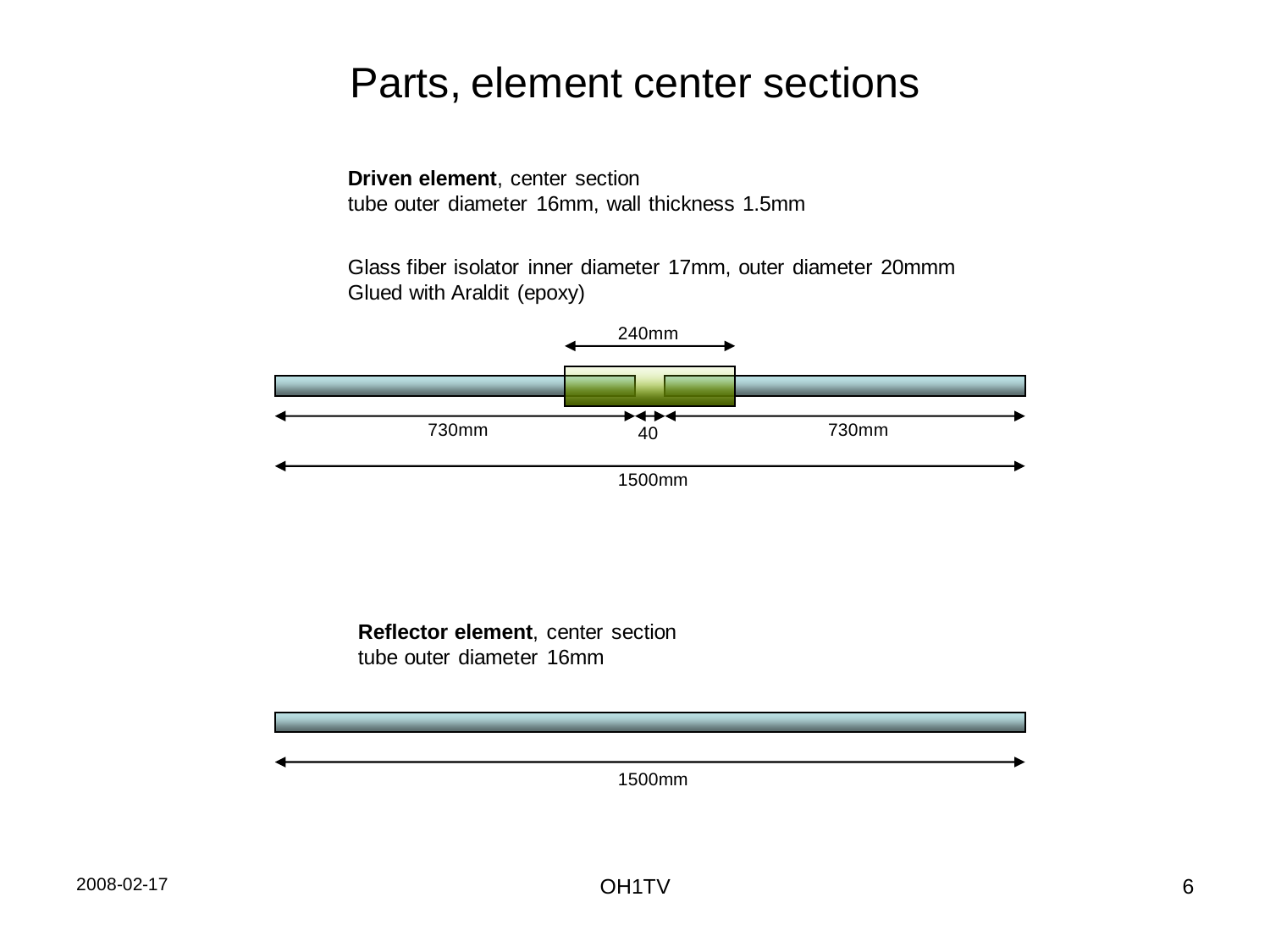### Feedpoint construction

**Driven element**, center section tube outer diameter 16mm, wall thickness 1.5mm

Glass fiber isolator inner diameter 17mm, outer diameter 20mmm Glued with Araldit (epoxy)

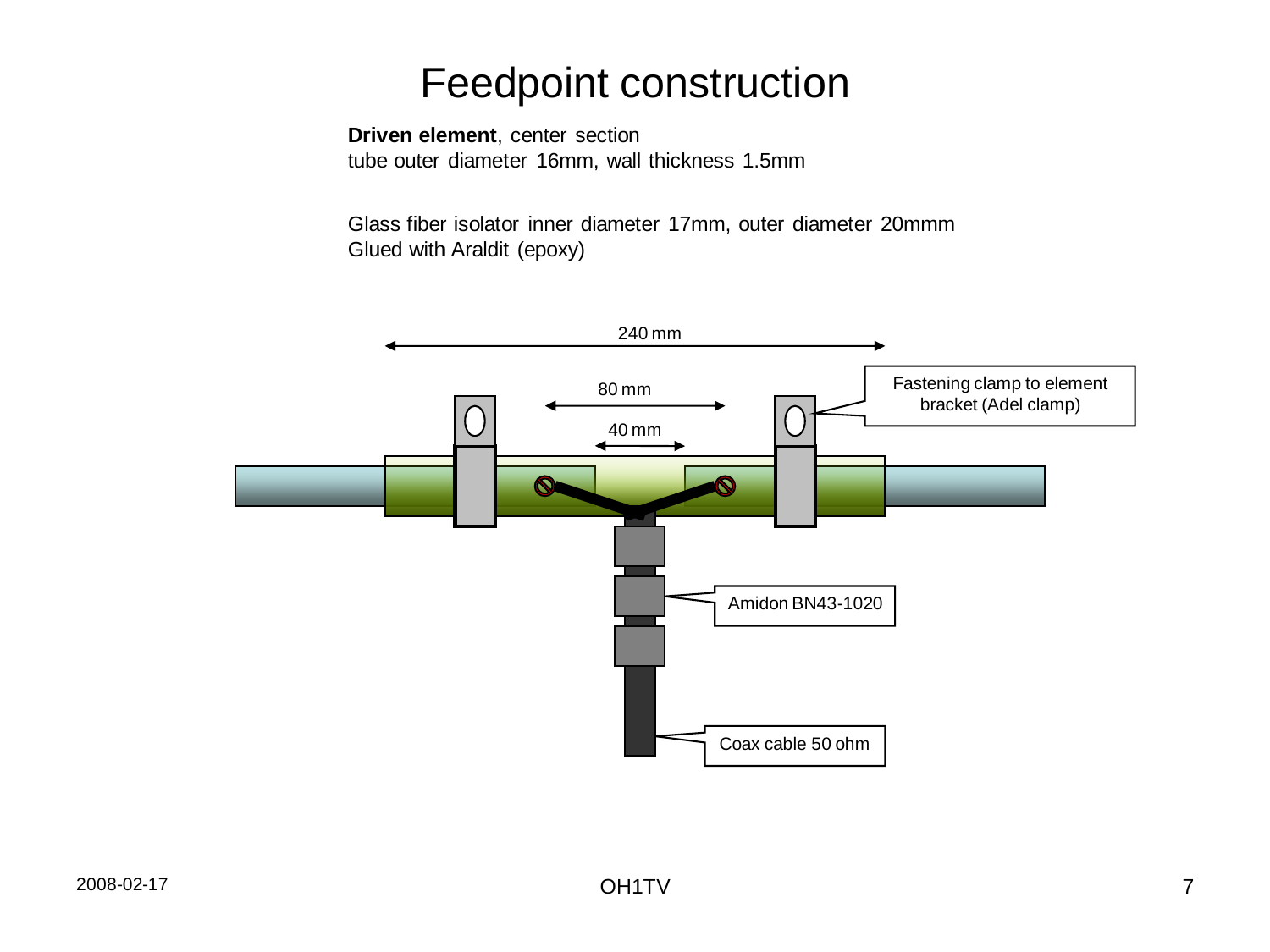### Parts, element end sections

All aluminium tube outer diameter 12mm Isolator tube inner diameter 13mm

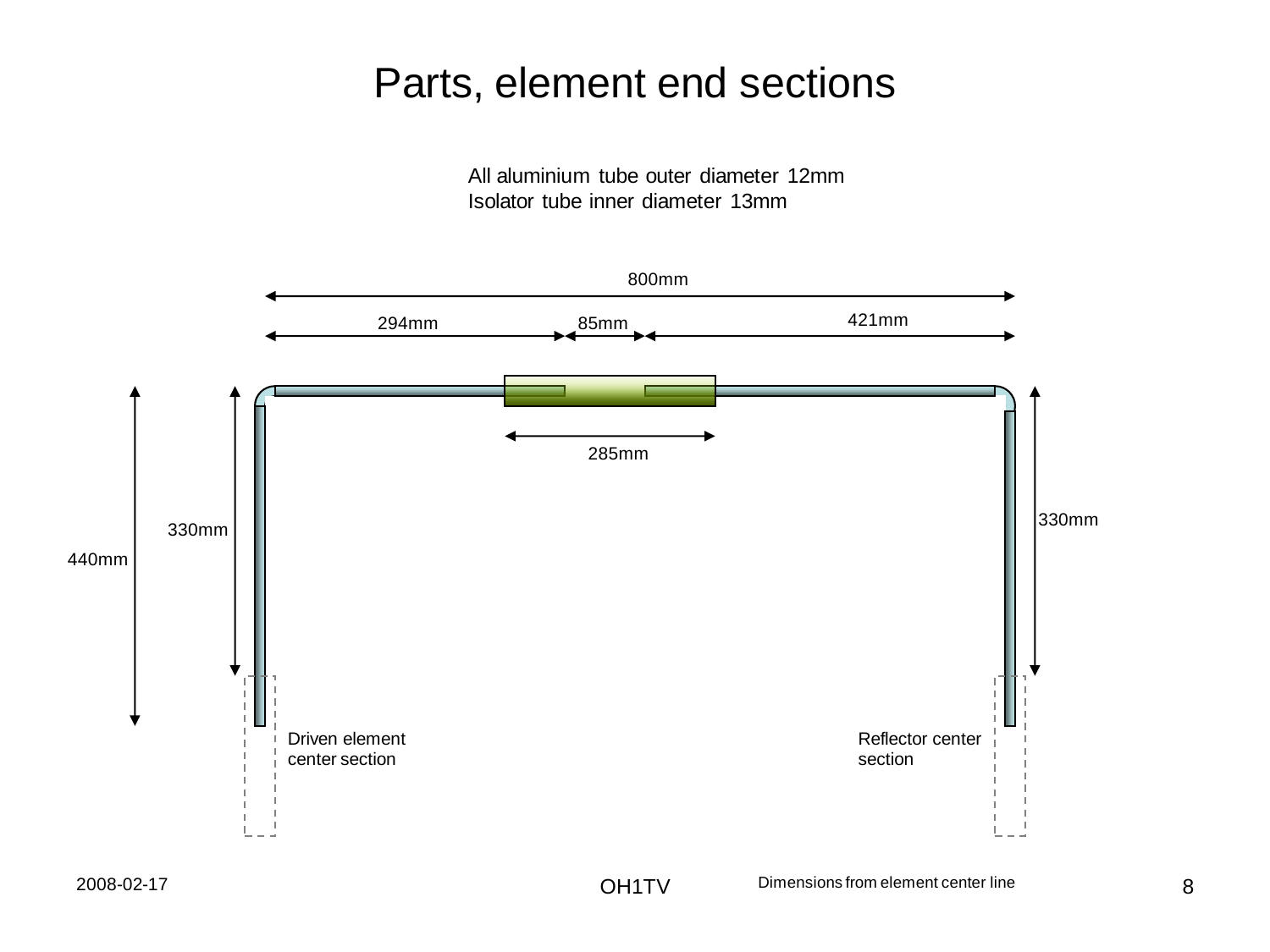### End section isolator assembly

All aluminium tube outer diameter 12mm Isolator tube inner diameter 13mm

The most important dimension is the 85mm long gap.

Locked with M4 screw, not glued

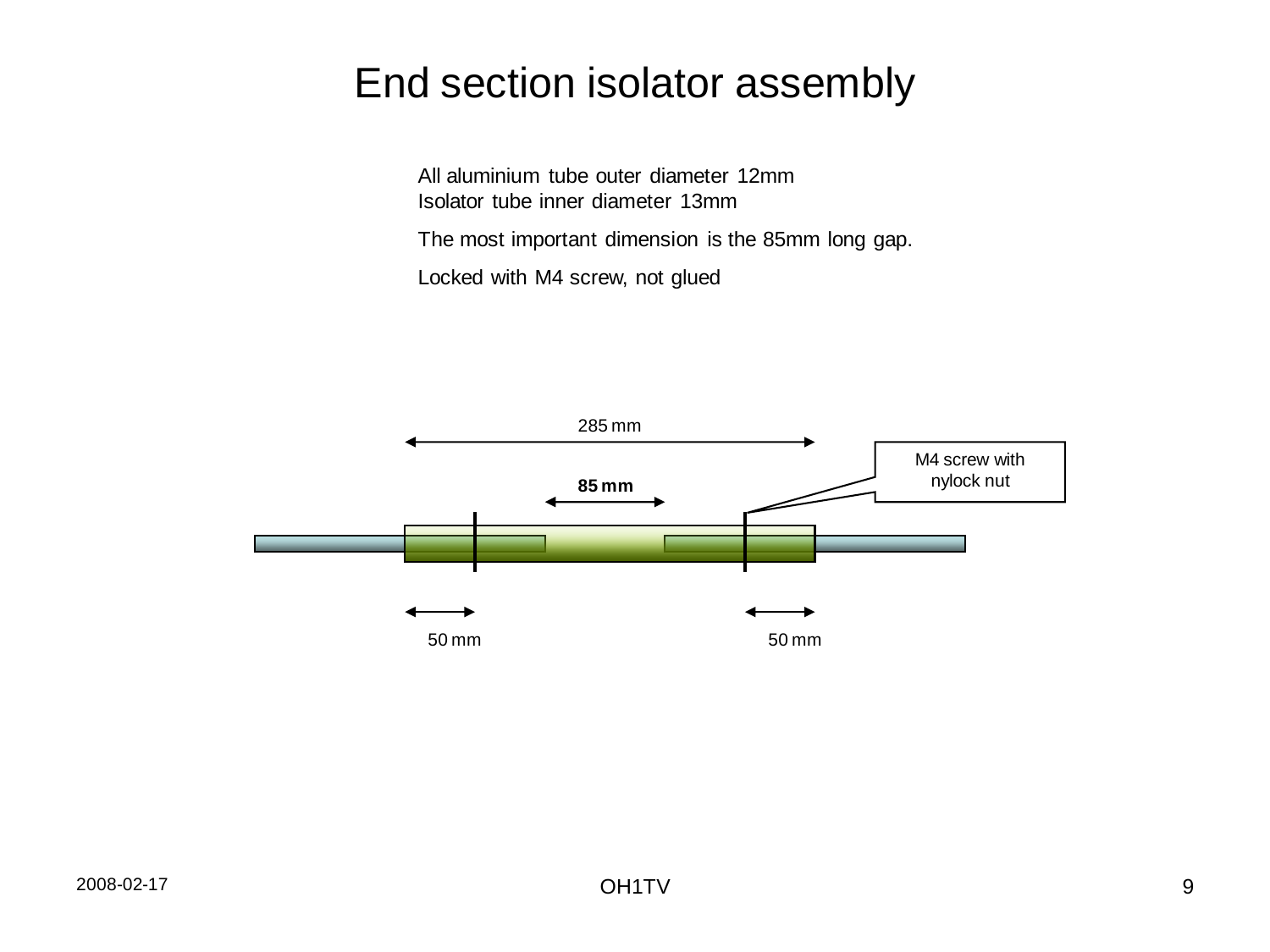#### Parts, boom

Boom material aluminium tube, outer diameter 25mm

For side mounting tube length 1400mm For normal mast mounting boom lenght 900mm

For side mounting mast bracket behind the reflector

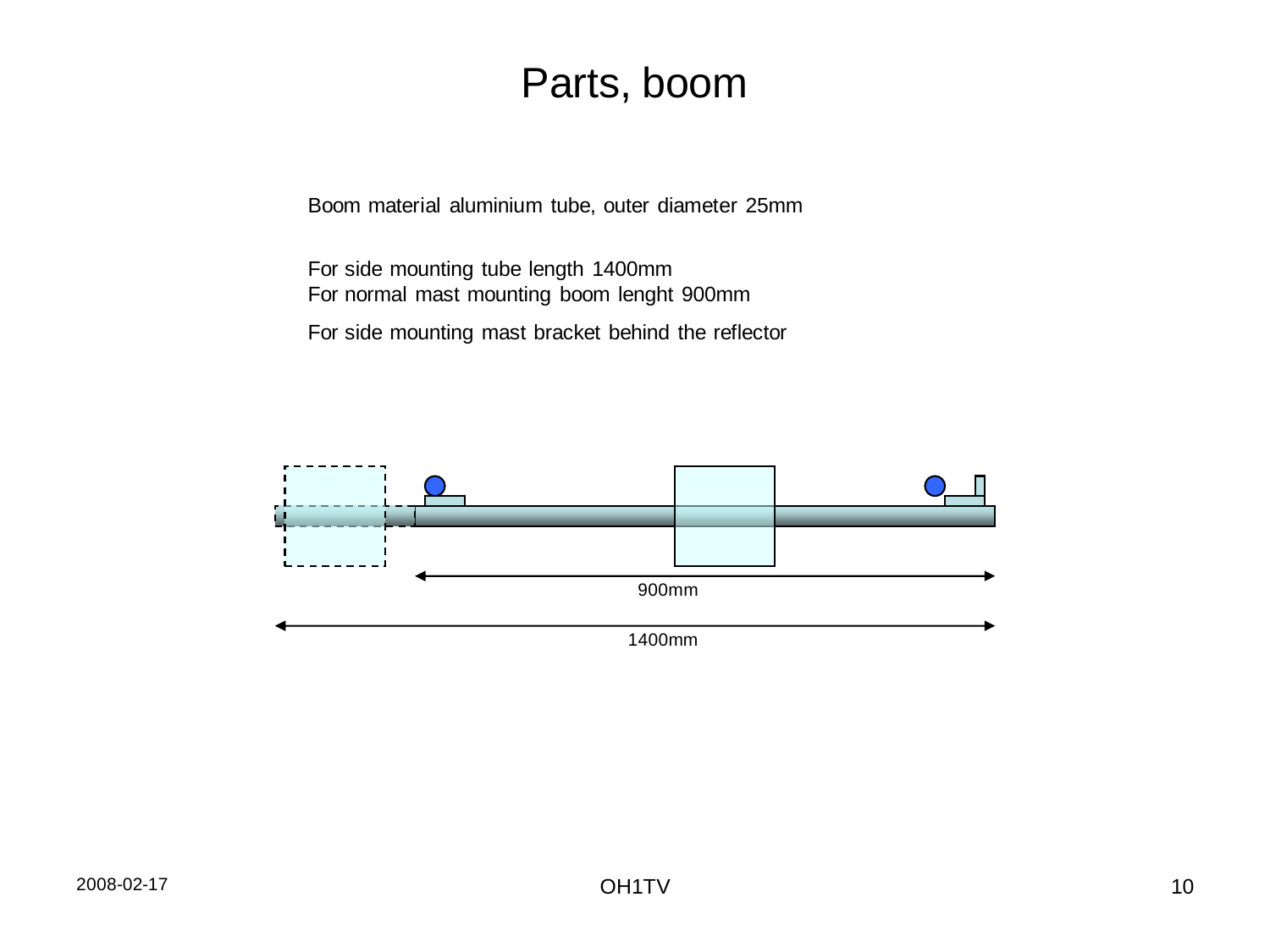# Other parts

- Element to boom bracket
	- Driven element
		- Mounting plate:: 160 x 40x 30 x 3 mm V-shaped aluminium
		- Element to mounting plate: Adel clamps 19mm, screws
		- Mounting plate to boom: 25mm exhaust pipe clamp
	- Reflector
		- Mounting plate: 60 x 40 x 3 mm aluminium
		- Element to mounting plate: 3 Screws
		- Mounting plate to boom: 25mm exhaust pipe clamp
- Boom to mast bracket
	- Mounting plate 120 x 120 x 5 mm aluminium
	- 25mm exhaust pipe clamps, 2 pcs
	- xx mm exhaust pipe clamps, 2 pcs, size depends on your mast
- Center section to end section joints
	- 4 pcs 16mm hose clamps, 4 pcsM4 screws with nylock nuts for locking
- Current balun
	- 3 Amidon tubular ferrites BN43 -1020 on coax near feed point
- Glue, Araldit or similar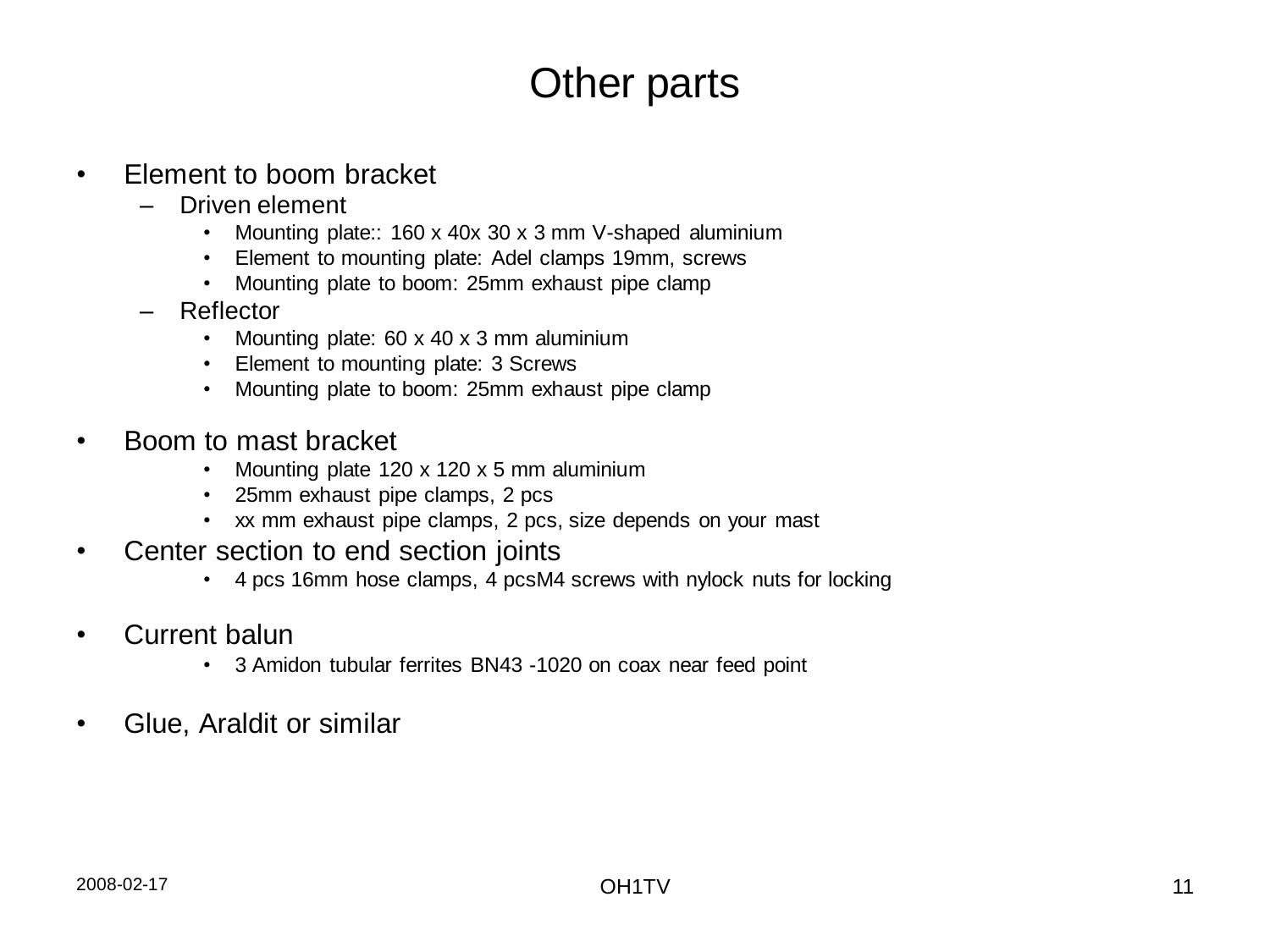EZNEC ver. 5.0

2 MOX 50

31.1.2008  $15:39:18$ 

-------------- WIRES ---------------

 $F$ requencu = 50.1 MHz Wire Loss: Aluminum (6061-T6) -- Resistivity = 4E-08 ohm-m, Rel. Perm. = 1

End 1 Coord.  $(m)$ End<sub>2</sub> Coord. (m) Dia (mm) Segs No.  $\mathbf{x}$ Υ.  $\mathsf{z}$  $\mathbf{x}$ Υ.  $\mathbf{Z}$ Conn. Conn. **W4E1 W2E1**  $\overline{2}$ 1  $0, -1.08,$ 0  $0, -0.75,$ Ø  $12$  $\overline{7}$ 2 **W1E2**  $0, -0.75,$ Ø W3E1  $\mathbf{0}$  .  $0.75.$ Ø  $16$ l3 **W2E2**  $0, 0.75,$ **W5E1**  $12$  $\mathbf{2}$ Ø 0,  $1.08.$ Ø **W1E1**  $0, -1.08.$  $-0.294, -1.08$  $12$  $\mathbf{1}$ l4 Ø Ø l5  $-0.294.$  $12$  $\overline{1}$ **W3E2** 0,  $1.08.$ Ø  $1.08.$ Ø  $-0.8, -1.08,$  $-0.8, -0.75.$  $\mathbf{2}$ 6 **W9E1** Ø **W7E1** Ø  $12<sub>1</sub>$ **W8E1** 17 **W6E2**  $-0.8, -0.75,$ Ø  $-0.8, 0.75,$ Ø  $16$ 6  $\mathbf 0$  $\overline{2}$ 8 **W7E2**  $-0.8,$  $0.75,$ **W10E1**  $-0.8,$  $1.08,$ Ø  $12$  $-0.379, -1.08,$ Ø  $\overline{2}$ Ι9. **W6E1**  $-0.8, -1.08,$ Ø  $12$ 10 **W8E2**  $-0.8, 1.08,$ Ø  $-0.379, 1.08,$ 0  $12<sub>2</sub>$  $\overline{2}$ 

Total Seaments



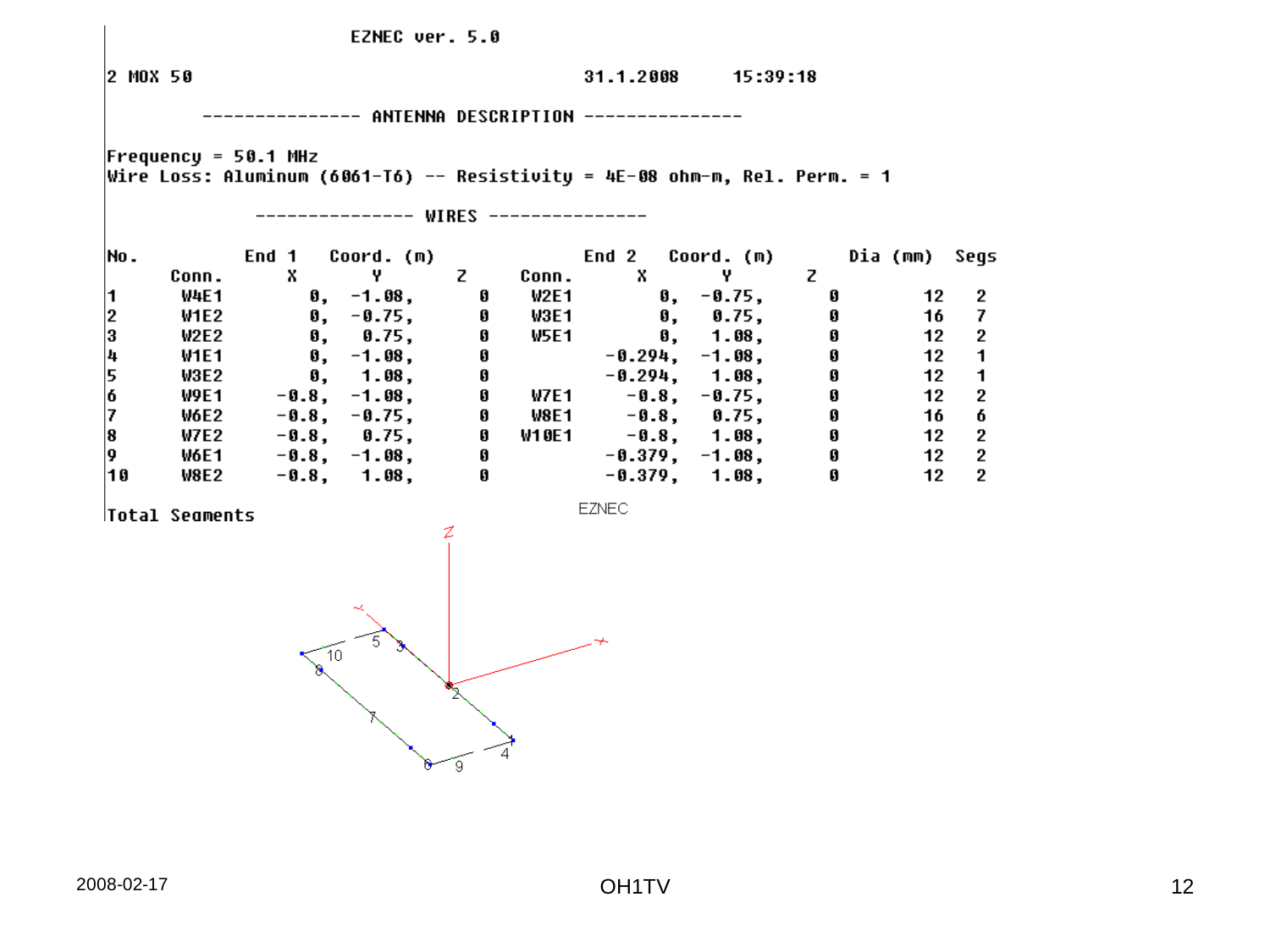